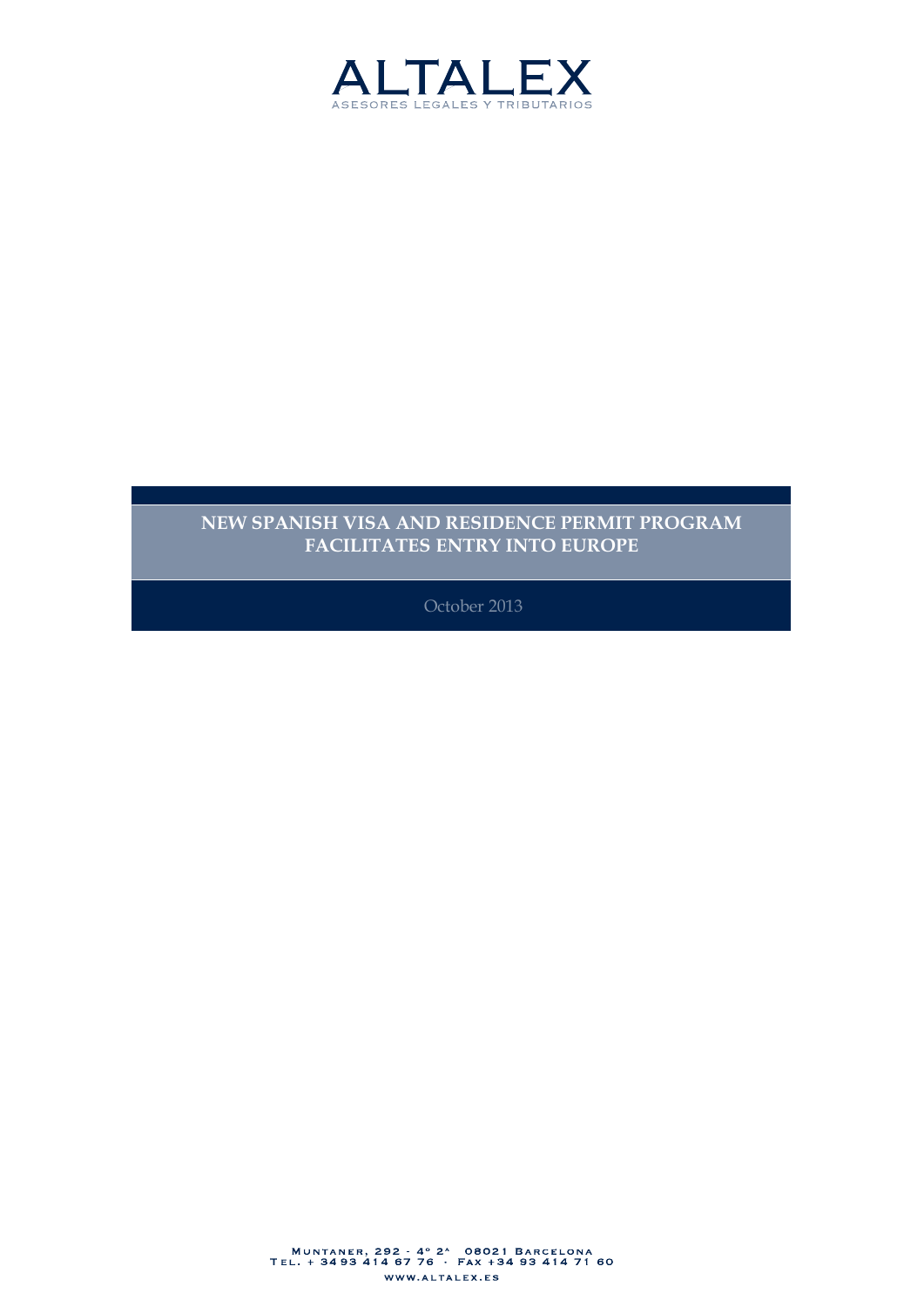

# **Summary**

*Recently enacted Spanish law 14/2013 would allow nationals of third countries which comply with certain investment requirements (such as maintaining a deposit of EUR 1 million with a Spanish bank or investing EUR 500 thousand in Spanish real estate properties) to freely enter or even reside in Spain. It would also allow freely traveling into other European countries of the Schengen Area (during a maximum period of 90 days every 6 months), avoiding existing administrative burdens and waiting periods to obtain authorization from the European Embassies.*

## **Introduction**

Law 14/2013, of September 27, for the support of entrepreneurs and their internationalization**,** entered into force on September 29, 2013. Between other relevant measures, it is aimed to facilitate entry visas and residence permits to qualifying individuals. Immigration regulations shall be previously adapted to determine the specific procedures to obtain such authorization.

Third country nationals may obtain a Spanish visa valid for a term of one year which may be converted into a residence permit in Spain for a term of two more years; and renewable for a subsequent term of two years. The visa and residence permit can simultaneously (or subsequently) be requested for the spouse and children.

This would also allow the free entry into other countries of the Schengen Area (currently formed by 26 European countries) for a maximum term of 90 days every 6 months, without the need to request an entry visa for any such other countries.

The new legislation does not require to spend a minimum amount of time in Spain, so **investors can remain tax resident outside of Spain, whilst benefiting from Spanish residency and the freedom of unlimited travel and circulation in Europe.**

Authorization shall be obtained within 20 days or, otherwise, it shall be understood as granted (positive silence).

## **General requirements**

- Targeted to certain categories of individuals investors, entrepreneurs, highly skilled professionals, researchers and intragroup seconded personnel.
- Currently not living in Spain without a visa or residence permit.
- Not being an EU, EEA or Swiss citizen.
- Have no record of criminal offences in Spain or other countries of residence during the previous 5 years.
- Have no entry prohibition records in Spain or other countries with which Spain has concluded a convention in such respect.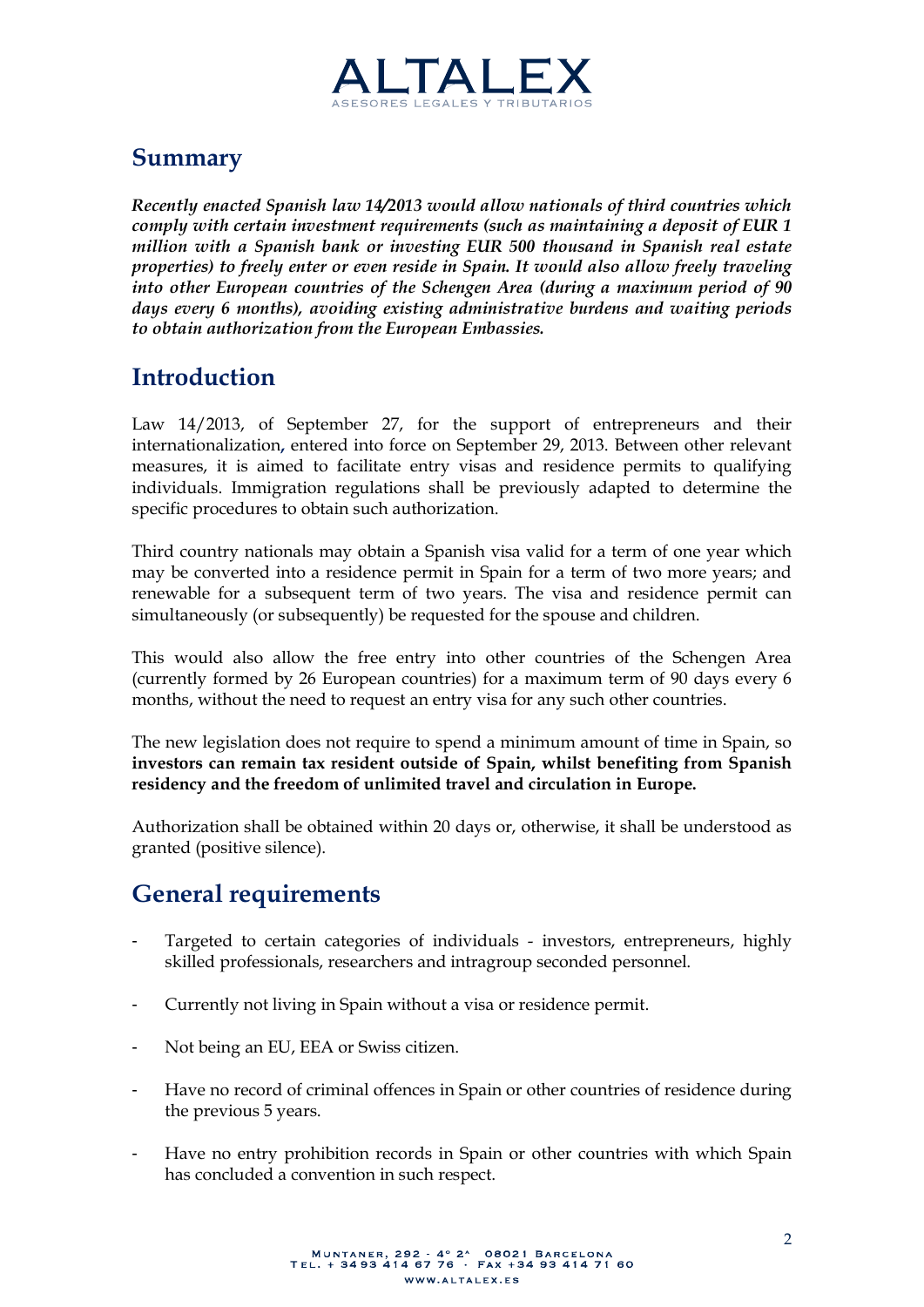

- Being publicly covered for medical insurance or privately covered by an insurance company licensed to operate in Spain.
- Have sufficient economic resources to support themselves during their period of residence.

## **Specific requirements for investors**

The major novelty of the law is that the visa and residence permit can be obtained through a qualifying investment. Any of the following shall be considered as a qualifying investment to be maintained either by the individual or through a corporate structure:

- A deposit of at least EUR 1 million in an account opened with a Spanish financing institution (a Spanish bank); or
- Holding shares in a Spanish company for a value of at least EUR 1 million; or
- Acquire Spanish public debt for an amount of at least EUR 2 million; or
- Invest in Spanish real estate for an amount of at least EUR 500 thousand free of any liens and debts (any exceeding amount may bear liens and debts). This minimum amount can be invested in one or more properties; or
- Develop a business or entrepreneurial project of national interest, which shall be resolved by taking into consideration the amount of jobs to create, relevance of the investment or of the scientific or technical innovation.

#### **How can we help?**

A team led by Carlos Gabarró, a partner with 19 years of international experience, having held leading positions within Ernst & Young and with Garrigues, the largest Spanish tax and legal practice. He is assisted by David Buxó, our Immigration lawyer, counting with an experience of 17 years exclusively dealing with immigration matters.